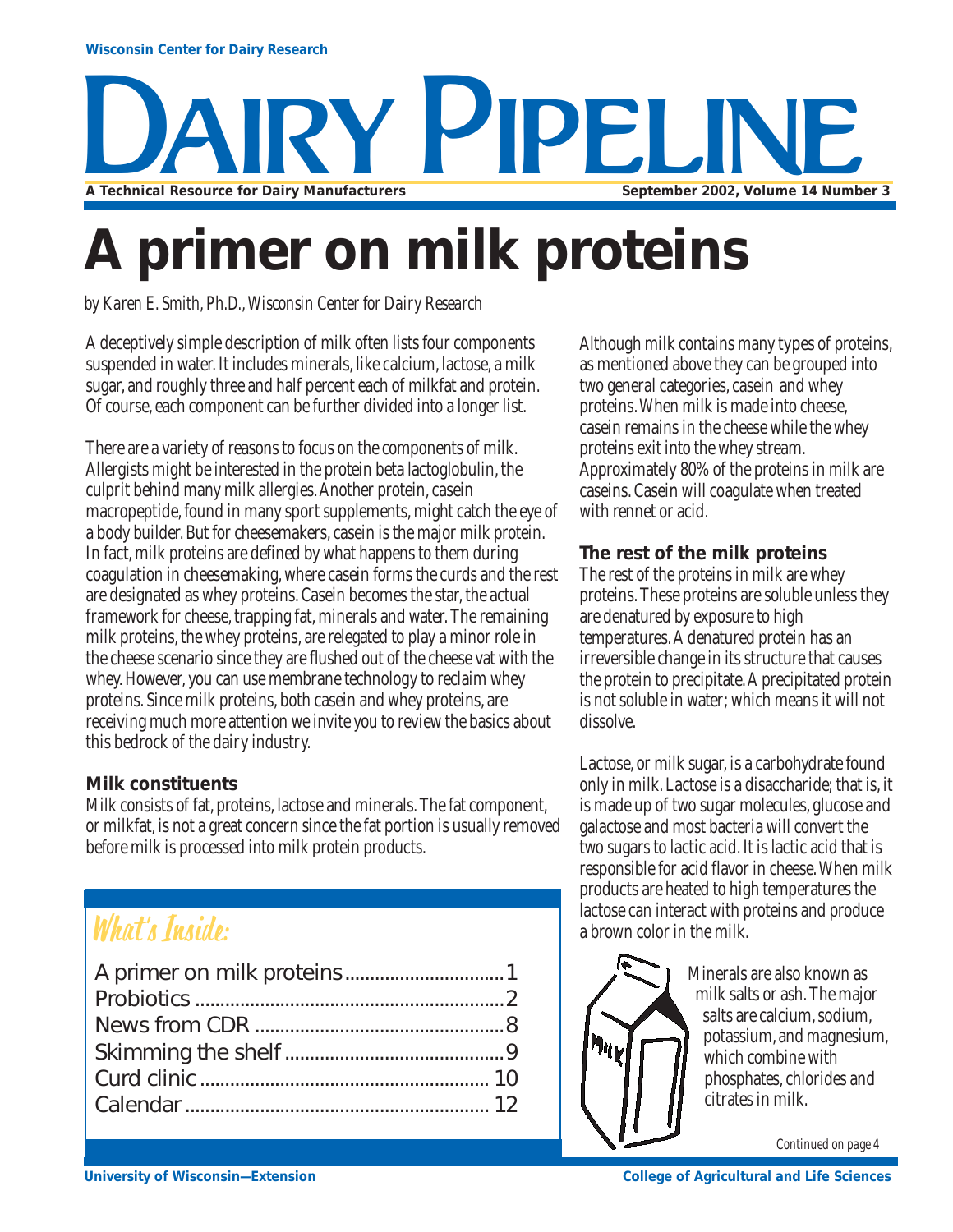## **Probiotics—Can they tip the microbial balance toward better health?**

A summary of health benefits associated with yogurt containing probiotic microorganisms (Some of these benefits are well documented, others have been reported recently.)

- enhanced lactose digestion
- prevention and treatment of acute rotovirus and antibiotic induced diarrhea
- ♦ stimulation of intestinal immunity
- ♦ stabilization of Crohns disease
- ♦ stimulation of intestinal peristalsis
- improvement in microbial balance
- ♦ decreased fecal enzyme activity
- ♦ activity against *Helicobacter pylori*
- ♦ reduced carrier time for *Salmonella sp.*
- ♦ improved immunity to disease
- inhibition of some cancers
- reduction of serum cholesterol
- reduction of hypertension

*From: Fermented Foods and Healthy Digestive Function, Danone Vitapole Research*

With the aid of antibacterial soaps, lotions, detergents and cleaners we humans seem determined to sterilize the world around us. But we will never sterilize the world within us. Our digestive system is a world unto its own, a thriving ecosystem of millions of bacteria and we wouldn't be alive and healthy without them. In fact, the populations of bacteria that we host in our lungs, gut, and on our skin easily outnumber the entire tally of cells in a human body.

We couldn't live without these silent, largely unseen bacterial pals of ours because they help to digest vitamins and nutrients and play an important role protecting us from pathogenic, or harmful, bacteria. The idea that we could improve health by tinkering with the balance of the bacteria we host is not a new one, it has been around for at least a century. However, in the last decade scientists have been actively researching the health effects of ingesting beneficial bacteria, dubbed probiotics. One of the ways probiotics are thought to exert their influence is by improving the balance of microbes to prevent colonization by pathogens.

### **Beneficial bacteria come from lactic acid species**

The dairy industry is particularly well placed to take advantage of consumer interest in probiotics—and there is a lot out there. Not only do beneficial bacteria generally come from lactic acid species, but cultured dairy products like yogurt and fermented milks are ideal foods to transport and nurture beneficial microorganisms in the gut. According to Danone Vitapole Research in "Fermented Foods and Healthy Digestive Functions," researchers have not isolated a probiotic microorganism that can be used alone to produce an acceptable product. Instead, scientists are looking at novel combinations of organisms to use as starter cultures when making yogurt, as well as combinations that will thrive in fermented dairy products. In addition, microencapusulated probiotics bacteria can be taken as a supplement or added to food.

Although you will find many references to the potential health benefits of probiotics (see sidebar), it's important to remember that particular strains of bacteria, or combinations of specific bacteria, are likely responsible for the benefit. This vein of research is continuing as scientists seek to match particular bacteria to specific benefits. For example, if you were trying to maintain your happy go lucky vacationing attitude while fighting a bout of travelers diarrhea you would most likely want *Lactobacillus* GG(LGG), a variant of *Lactobacillus casei*. This probiotic has been studied extensively, and research has shown it can reduce both the severity and duration of travelers diarrhea and antibiotic-associated diarrhea.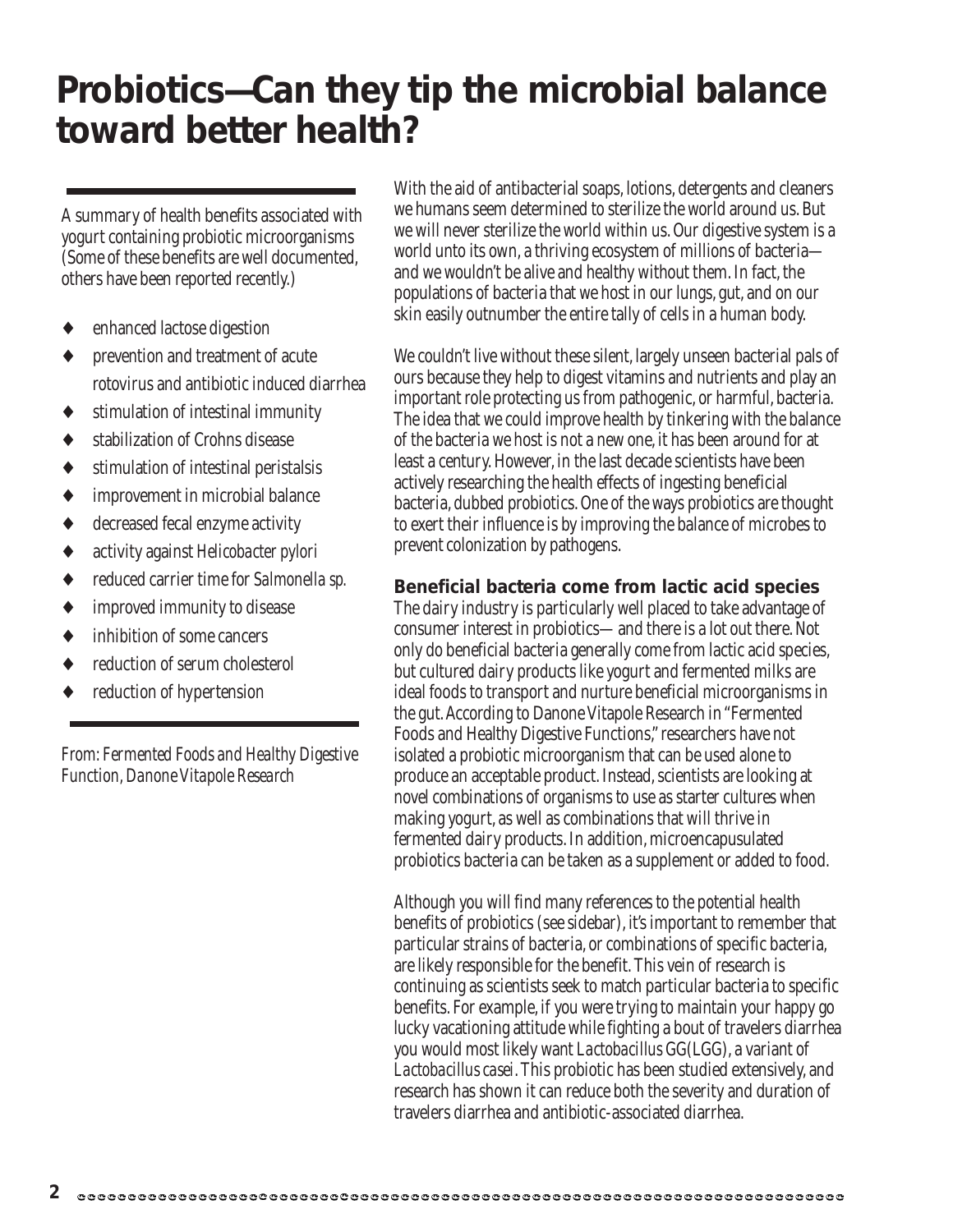The overall consensus among the experts is that probiotic microorganisms need to reach a critical mass to produce a health effect; right now the standard they recommend is an excess of a million per gram available at the end of the product expiration date. In addition, probiotics are more effective if they grow and thrive once they are safely past the destructively low acid environment produced by stomach acids and bile salts. In adults, local populations of bacteria can mount an effective defense against probiotics, which means you have to continue taking them to continue the benefits. However, it's possible that newborns may reap many probiotic benefits. Scientists are investigating the possibility of that inoculation soon after birth, before resident bacteria develop, may provide lifelong benefits.

Probiotics is an active area of research, increasing in volume and interest. In fact, the International Scientific Association for Probiotics and Prebiotics (ISAPP) was formed May 2002 in London, Ontario. Scientists met to identify future research requirements and to define the structure and role of ISAPP in the scientific community. Recommendations are being compiled, and the group already has plans to meet in May of 2003.

#### **Prebiotics — a new concept**

As mentioned above, prebiotics are another new concept often discussed with probiotics. What do prebiotics do? They keep probiotics happy by nourishing and encouraging growth. Examples include inulin, a nondigestible carbohydrate, varied combinations of fiber and oligosaccharides, and honey. Researchers predict that prebiotics may be added to infant formula in the future. The goal is to supply an advantage that breast fed babies receive from their mothers, a natural prebiotic that seems to help protect infants from intestinal disease.

Synbiotics, a combination of prebiotic and probiotic, is another new direction. A few European firms are using this approach, packaging the probiotic in a straw that will mix with the prebiotic in juice or yogurt drinks. This type of packaging protects the viability of the probiotic in a package that doesn't need to be chilled.

Both European and Japanese consumers are far ahead of the U.S. when it comes to interest in probiotics and prebiotics added to food. However, Americans are spending more money every year on dietary supplements and it's likely these consumers will also be interested in probiotics. Let's hope they like yogurt!

#### **Resources**

Innovations in Dairy, Dairy Industry Technology Review. Opportunities for Probiotics in Dairy Foods. Dairy ManagementInc. at www.extraordinarydairy .com

Food Product Design, July 2002 Probiotics and Prebiotics for Healthful Benefits by Judy Rice. www. foodproductdesign.com

Fermented Foods and Healthy Digestive Functions Danone Vitapole Research, John Libbey Eurotext www.john-libbey-eurotext.fr

American Journal of Clinical Nutrition, 2001;73 Supplement, 1121-1151



The dairy industry is particularly well placed to take advantage of consumer interest in probiotics.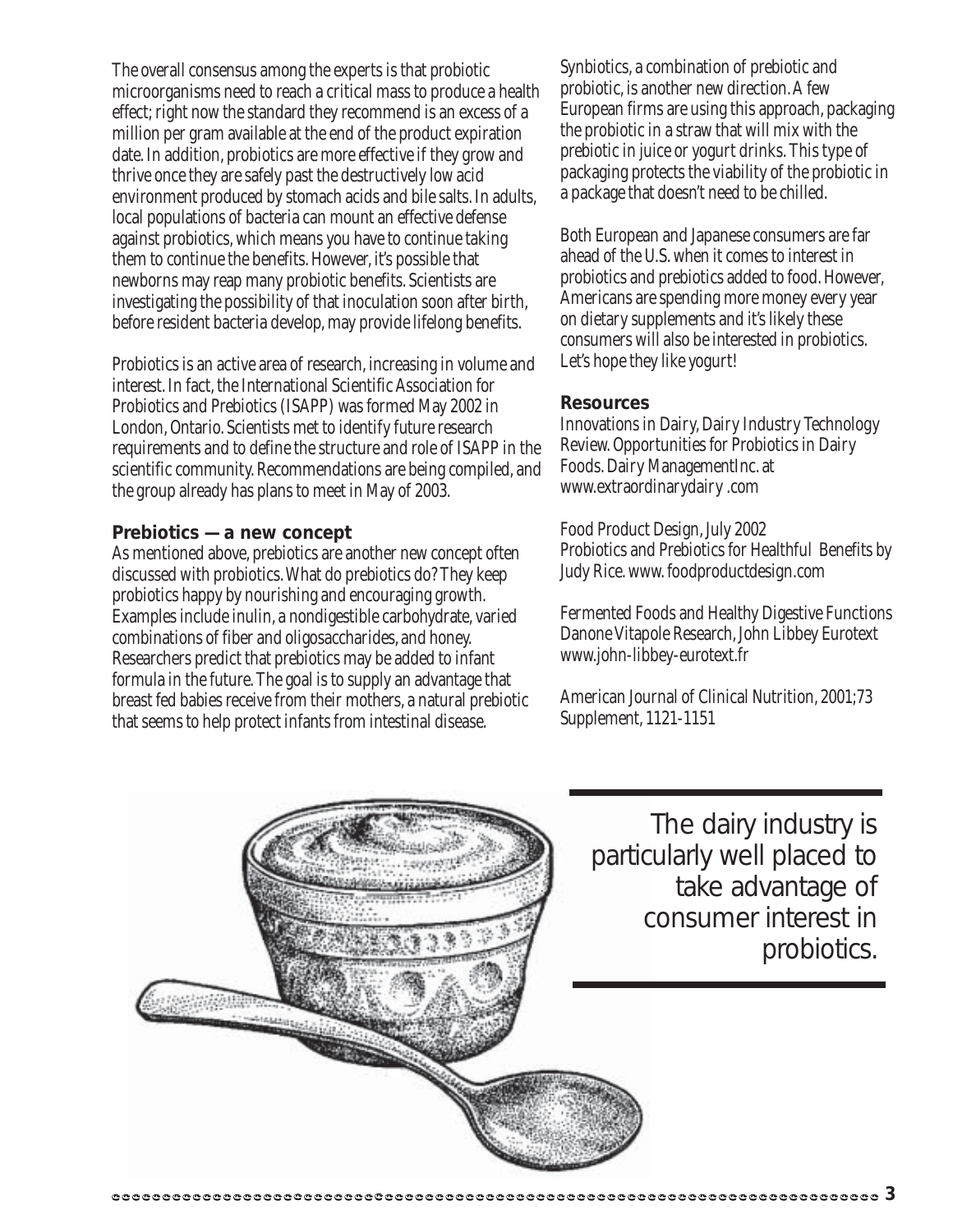#### *continued from page 1*

### **Skim milk powder manufacturing process**

Skim milk powder, or nonfat dry milk (NFDM) is essentially skim milk with the water removed. Skim milk is pasteurized to eliminate pathogens and then dried on either a roller or spray dryer. The milk can be given a heat treatment before drying. This heat treatment denatures the whey proteins, giving NFDM different functional properties. The Whey Protein Nitrogen Index (WPNI) describes the amount of denaturation and NFDM is then categorized according to its WPNI as low, medium or high heat powder.

### **Milk protein concentrate manufacturing process**

Milk protein concentrate (MPC) is produced from skim milk by a series of processes that include ultrafiltration (UF), evaporation, and drying. Ultrafiltration determines the composition of the MPC while evaporation and drying are only used to remove water. The product is pasteurized to eliminate potential pathogens in raw milk.

The first step in the manufacture of MPC typically begins by filtering the skim milk. This filtering process is done by UF, a sieving process that separates two different groups of milk components according to their size. Minerals and lactose are smaller while proteins, including casein and whey proteins, are much larger. This large difference between the sizes of the two groups of components allows milk to beseparated efficiently by UF.

During UF, milk passes across a membrane that resembles a piece of thin plastic. Some of the lactose, minerals and water will cross through the membrane and become the permeate stream. Because of their large size, casein and whey proteins cannot pass through the membrane. The proteins, along with the lactose and minerals that did not go into the permeate stream, will become the retentate stream. The concentration of protein in the retentate stream will increase as more lactose and minerals are removed in the permeate stream. A diafiltration (DF), or washing step, is required to get protein concentrations greater than 65% in the final dried product. Diafiltration involves adding water to the retentate, as it is being ultrafiltered to reduce product viscosity and further remove lactose and minerals.

UF can be done over a range of temperatures; however, for microbiological reasons milk UF is typically done either cold (41ºF) or hot (115ºF). The temperature of the process affects the cost of producing MPC but does not affect the final product composition.

Following UF, you can evaporate the retentate to increase the total solids in the processing stream. This also improves dryer performance. Falling film tubular evaporators are used most often since heating can damage milk proteins.

Next, the retentate is spray dried. Dryer designs such as tall form, spray bed and stage dryers are all considered appropriate for drying MPC. These types of dryers are designed to minimize the temperature exposure of the MPC during drying so that important functional properties, such as solubility, are retained.

## **Whey protein concentrate manufacturing process**

Whey is a byproduct of cheese manufacture. After milk is separated by coagulation into curds and whey, the whey is drained from the curds (casein) and becomes the starting material for WPCs.

Producing whey protein concentrate (WPC) is very similar to the method used to make MPC. Ultrafiltration, evaporation, and drying are used to manufacture WPCs containing 34 to 80% protein in the dry product. Additional processing steps are needed to make whey protein isolates, which have greater than 90% protein. Like MPC, the UF step determines the composition of the WPC while evaporation and drying are used to remove water only.

## **Casein manufacturing process**

Commercial casein is made from skim milk by one of two methods, precipitation by acid or coagulation by rennet. To improve the quality of the final casein product you need to remove fat, whey proteins, lactose and minerals by washing with water. The product is then dried to improve keeping quality.

Precipitation by acid produces acid casein while rennet coagulation produces rennet casein. Either method of coagulation causes casein particles to join together and separate from the other milk components, exactly what happens during cheese manufacture. The casein is then separated from the whey before being washed and dried.

To produce a co-precipitate, calcium chloride or dilute acid is added to skim milk and the mixture is heated to precipitate both casein and whey proteins. The precipitated proteins are washed and dried to produce an insoluble protein mixture. The proteins can be treated with neutralizers to make a co-precipitate that is more soluble in water. **continued on page 7** 

**4**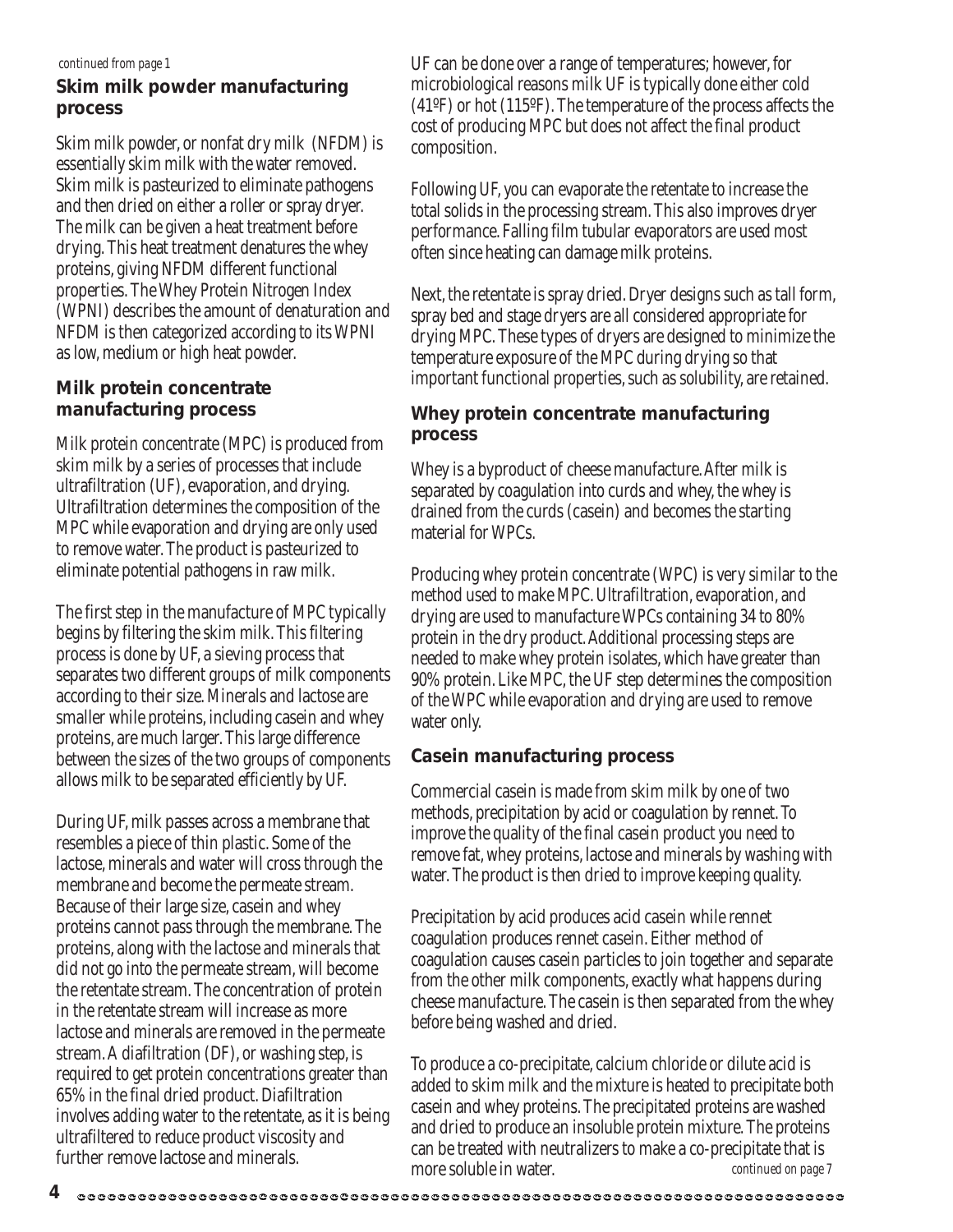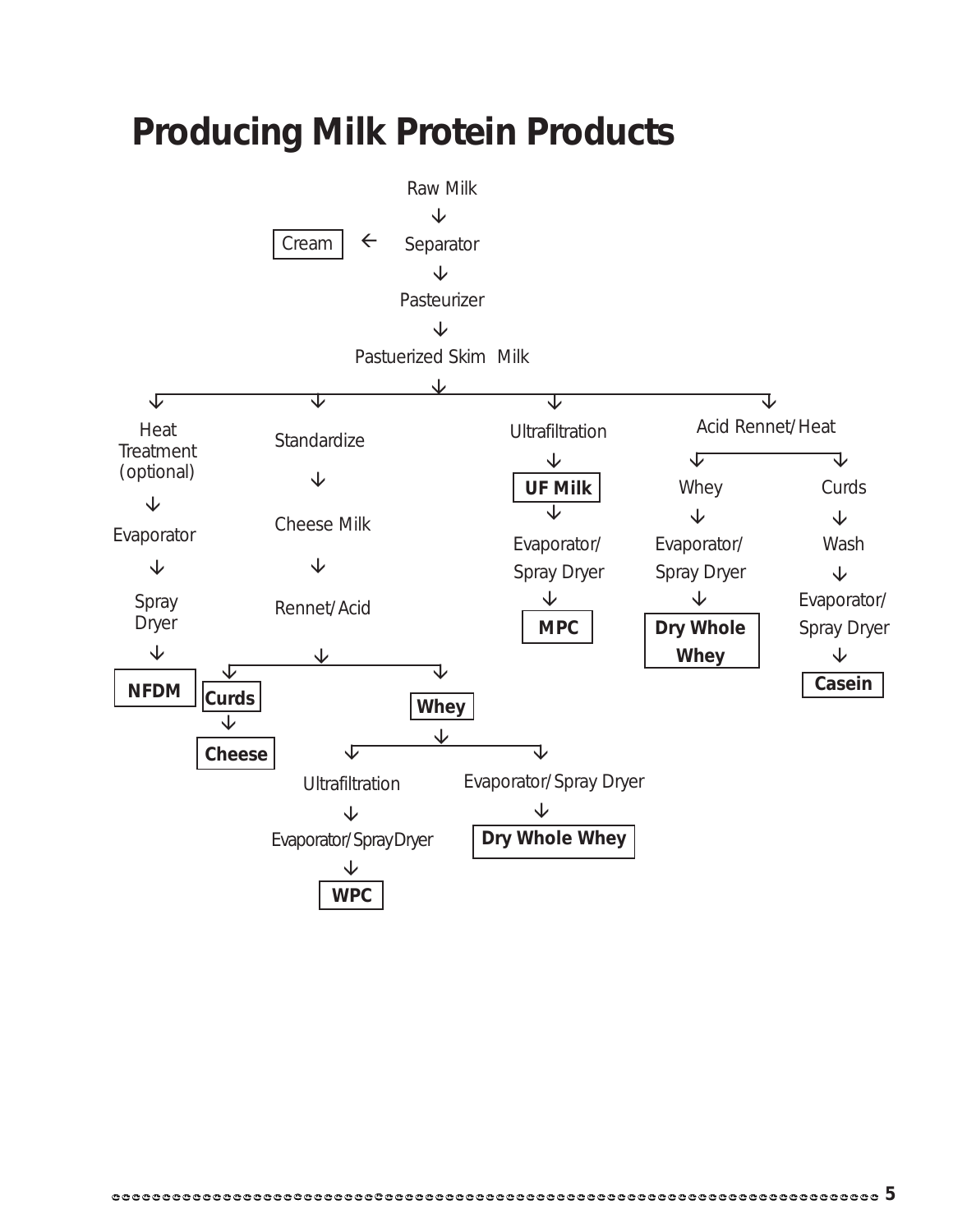| <b>Component</b> |      | Skim milk $(\%)$ MPC 42 $(\%)$ | <b>MPC 56 (%)</b> | <b>MPC 70 (%)</b> | <b>MPC 80 (%)</b> |
|------------------|------|--------------------------------|-------------------|-------------------|-------------------|
| Moisture         | 3.2  | 3.5                            | 3.8               | 4.2               | 3.9               |
| Fat              | 0.8  | $1.0\,$                        | 1.2               | 1.4               | 1.8               |
| Protein          | 36.0 | 42.0                           | 56.0              | 70.0              | 82.8              |
| Lactose          | 52.0 | 46.0                           | 31.0              | 16.2              | 4.1               |
| Ash              | 8.0  | 7.5                            | 8.0               | 8.2               | 7.4               |

## **Composition of milk protein concentrates (MPC)**

## **Composition of commercial casein and caseinate products.**

| <b>Component</b>                                                                                         | <b>Rennet</b><br>Casein                      | <b>Acid</b><br><b>Casein</b>                        | <b>Sodium</b><br><b>Caseinate</b>                   | Calcium<br><b>Caseinate</b>                            | <b>Co-Precipitate</b>             |
|----------------------------------------------------------------------------------------------------------|----------------------------------------------|-----------------------------------------------------|-----------------------------------------------------|--------------------------------------------------------|-----------------------------------|
| Protein<br>Ash (max)<br>Sodium<br>Calcium<br>Phosphorous<br>Lactose (max)<br>Fat (max)<br>Moisture (max) | 89<br>7.5<br>0.02<br>3.0<br>1.5<br>1.5<br>12 | 95<br>2.2<br>0.1<br>0.08<br>0.9<br>0.2<br>1.5<br>10 | 94<br>4.0<br>1.3<br>0.1<br>0.8<br>0.2<br>1.5<br>4.0 | 93.5<br>4.5<br>0.05<br>1.5<br>0.8<br>0.2<br>1.5<br>4.0 | 89-94<br>4.5<br>1.5<br>1.5<br>5.0 |
| pH                                                                                                       |                                              |                                                     | 6.6                                                 | 6.8                                                    | 6.8                               |

## **Composition of whey protein concentrates (WPC)**

|                                                     | Component   Sweet whey $(\%)$ Acid whey $(\%)$ WPC 34 $(\%)$ WPC 50 $(\%)$ |                                    |                                   |                                   | <b>WPC 80 (%)</b>                |
|-----------------------------------------------------|----------------------------------------------------------------------------|------------------------------------|-----------------------------------|-----------------------------------|----------------------------------|
| <b>Moisture</b><br>Fat<br>Protein<br>Lactose<br>Ash | 4.5<br>1.0<br>12.0<br>73.0<br>8.0                                          | 4.5<br>0.5<br>12.0<br>68.0<br>11.0 | 4.0<br>3.0<br>35.0<br>51.0<br>6.0 | 4.0<br>4.0<br>50.0<br>35.0<br>7.0 | 4.0<br>5.0<br>80.0<br>4.0<br>4.0 |
|                                                     |                                                                            |                                    |                                   |                                   |                                  |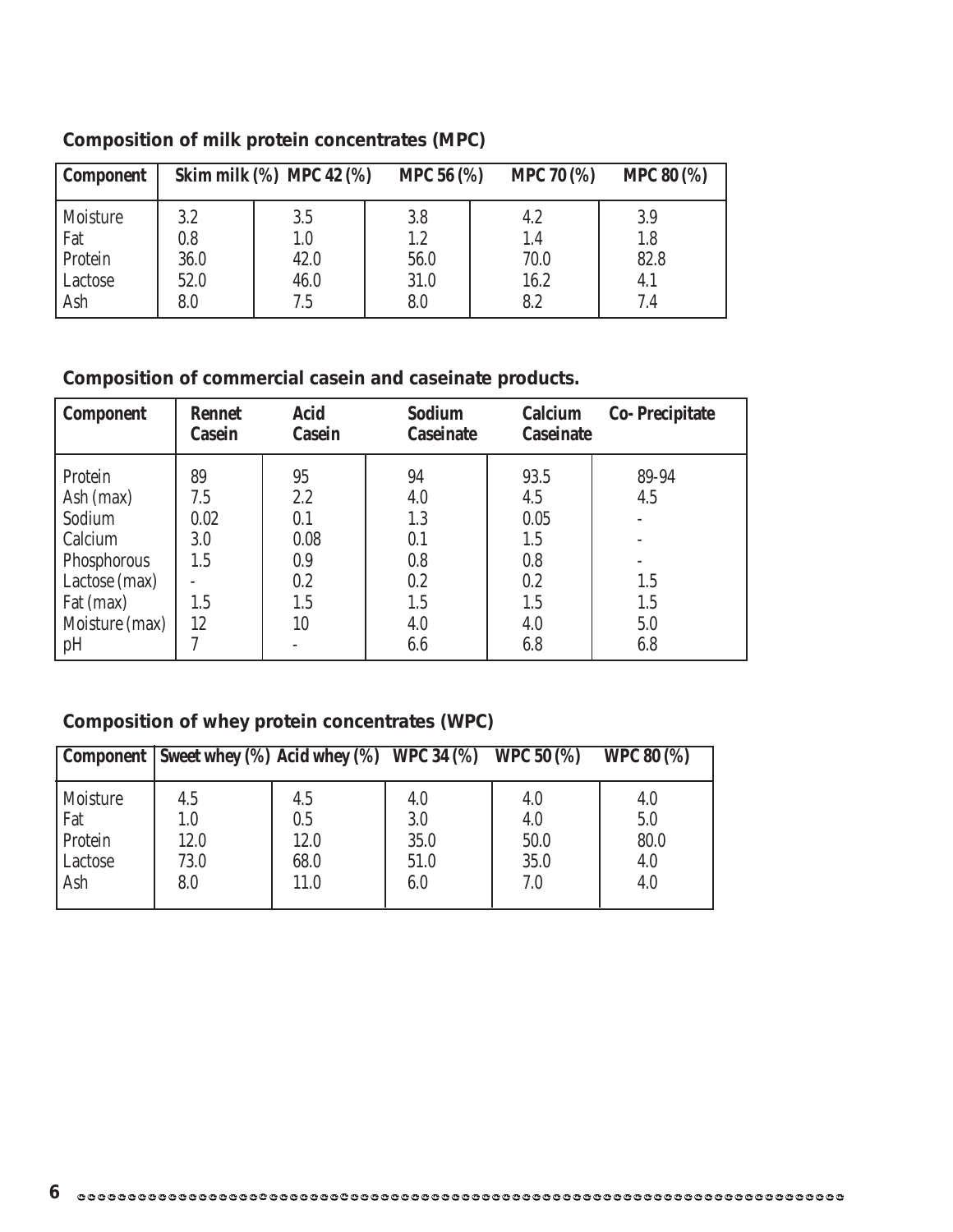#### *continued from page 4*

Caseinate, another product made from casein, is produced by neutralizing acid/rennet casein with alkali and then drying the resulting product. This alkali treatment makes caseinate more soluble in water than casein.

## **Composition and functionality of milk protein products**

Skim milk powder, or NFDM, has approximately 3.2% moisture, 0.8% fat, 36% protein, 52% lactose and 8% ash. Both casein and whey proteins are present. The amount of heat used to produce NFDM affects the solubility of the proteins. High heat powder is slightly less soluble than low heat powder.

Whey protein concentrates average 4% moisture. They have protein contents ranging form 34 to 80%. Casein is not present. As the protein levels increase, the percentage of lactose decreases. Minerals range from 4 to 7%. WPCs are soluble in water because of the processes used to make them.

MPCs can be produced with protein contents ranging from 42 to greater than 80%. As the protein content increases, the lactose content decreases. Because some of the calcium is bound to casein, the concentration of calcium remains fairly constant in MPCs. Both casein and whey proteins are present. Since all of the proteins in skim milk remain in a MPC the biological protein value does not change for MPCs versus skim milk.

The processes used to make MPC do not damage the proteins; thus the proteins in MPC behave like milk proteins when MPC is used as an ingredient. The ability of a milk protein product to dissolve in water is one of its most important functional properties. Since MPC production processes do not alter the proteins, it is soluble in water.

### **Casein**

Acid casein is the major casein product of world markets. It is used as an additive for glazing high quality paper and in the production of paints and cosmetics. Lactic acid casein is favored for food uses by New Zealand and Australia.

Acid casein has 10 to 12% moisture. Fat and minerals are less than 4% and lactose is absent. It is approximately 90 to 95% protein, which is all in the form of casein (whey proteins are not present).

Rennet casein has a wide range of uses. For example, it can serve as a nutritious ingredient in process cheese products. In addition, rennet casein can be modified to produce products that function like plastic. Moisture varies from 12 to 13% and fat and minerals make up approximately 8.5% of rennet casein. There is approximately 89% protein in rennet casein, all in the form of casein. Whey proteins are not present and lactose is absent.

The processes used to make acid and rennet casein make the products insoluble in water. Neither acid or rennet casein will react further with rennet. Acid/rennet casein in general does not react with other components and therefore acid/rennet casein does not have many functional properties.

Caseinates have approximately 3.8% moisture and 91% protein—all in the form of casein. There is 0.1% lactose and approximately 3.7% ash in caseinates. These products are usually salts of sodium or calcium. Although the neutralization process makes caseinates soluble, they generally will not react further with acid or rennet. Caseinates are used in the food industry, you'll find them in cured meats, and they are also used as milk and cream substitutes.

Unlike acid rennet casein and caseinates, coprecipitates contain whey proteins. Calcium may be present in greater amounts because of the use of calcium chloride in the production process. Small amounts of lactose (0.5%) also are present. Co-precipitates have approximately 5 to 10% moisture and 89 to 94% protein. Co-precipitates are insoluble unless they are treated with neutralizers in a process similar to that used for caseinates. Because whey proteins are denatured during production of co-precipitates, this product may remain incompletely soluble despite treatment with neutralizers.  $\mathbf{C}$ 

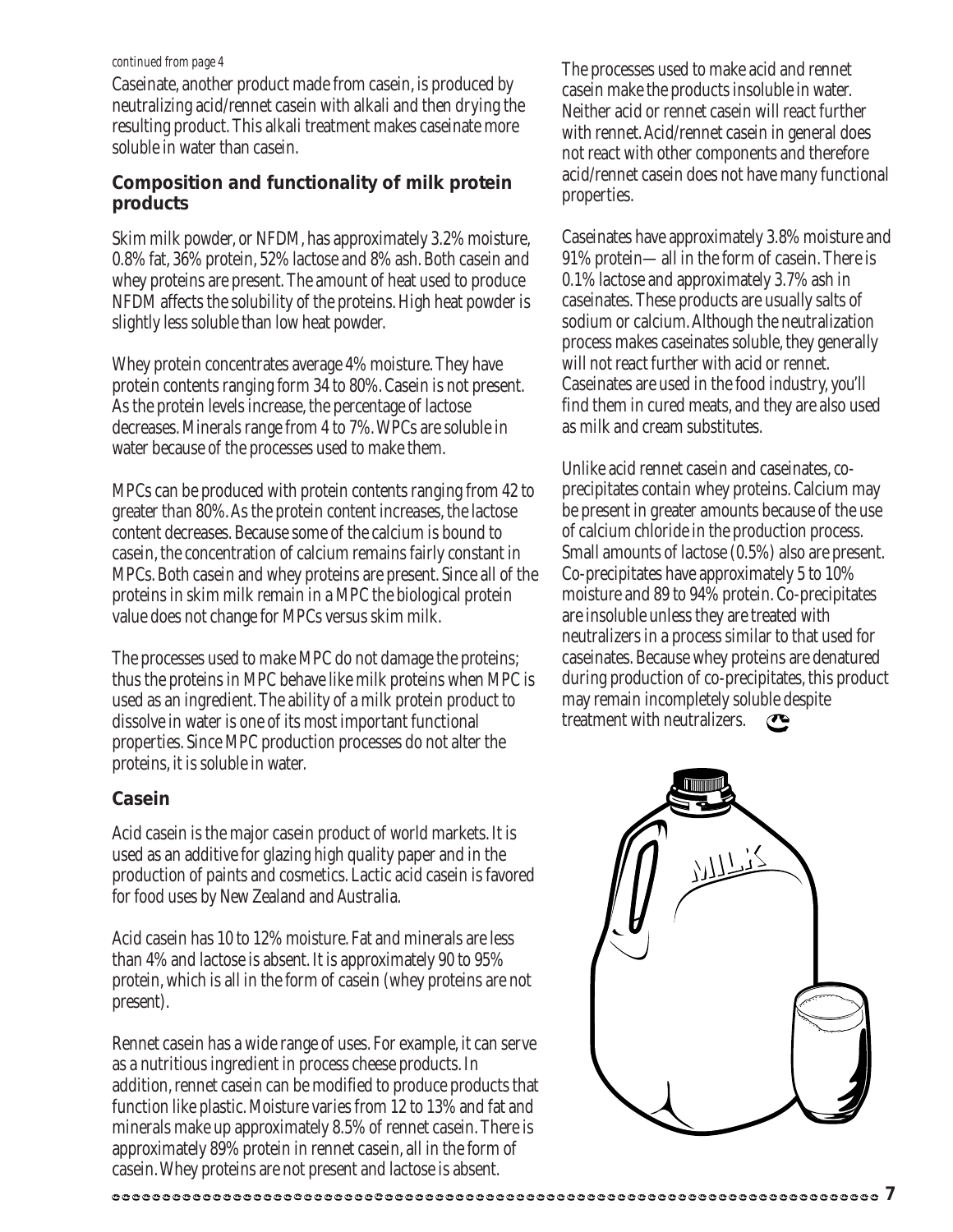## News from CDR **Introducing Juustoleipä Cheese**

Juustoleipä—it's a word new to the American vocabulary and a cheese new to the palate. Pronounced you-stow-leap-a, this specialty cheese of Finland, Sweden, and Lapland is poised for its Wisconsin premiere at the latest CDR Artisan Seminar on September 24-25th. According to Jim Path, cheese outreach specialist, "We believe that it has an extremely good chance at being a successful specialty cheese in Wisconsin and the USA."

Juustoleipä originated in East Bothnia, a province that follows the Bay of Bothnia from the Swedish border in the north to Finland. The name juustoleipä is derived from the Finnish language, juusto meaning cheese, and leipä which translates into English as bread. These two words are clues to the distinctive character of the cheese, a sweet caramel crust that not only coats the cheese but helped to name it. A baking or grilling step during the cheesemaking process produces juustoleipä's trademark flavor and appearance. Path notes, "To our knowledge, it is the only cheese in the world manufactured using this process, although Scandinavian immigrants to the United States currently produce a similar homestead cheese called 'squeaky cheese'."

You can serve juustoleipä cold or warm, for breakfast, snacks, or desserts, and in Finland it is often accompanied by cloudberry or lingonberry jam. (You might want to try cranberry jam in Wisconsin!) Juustoleipä isn't a finicky cheese, you can store it in the refrigerator for several weeks, or frozen, for months. You can warm it in the oven or, briefly, in the microwave.

We suspect that juustoleipä will find a niche in Mexican cooking. It resembles several Mexican style cheeses, although they are usually manufactured, refrigerated and the buyer follows with the cooking step.

In Finland, juustoleipä is a commercial cheese with extremely attractive packaging. You can find it easily since it fills a reasonable amount of shelf space in every food store. Finn producers of the cheese note that it represents 1 to 2 percent of the total cheese production. However, in Finland they only bake the product to an internal temperature of about 140º F, which means the shelf life is only 7-9 days—a major draw back.

Here at CDR, we have modified the manufacturing procedure of juustoleipä and are able to bake it at a much higher temperature, over 200º F. This effectively creates a more microbiologically stable cheese. Currently, we are expecting a 60-day shelf life, refrigerated and possibly 1 year frozen. Both the UW Babcock Hall Dairy Plant and Bass Lake cheese factory, near the Twin Cities, have begun limited production of juustoleipä. If you plan on making a special trip to Madison to pick some up, it's best to call first and check on availability, (608) 262-3045. If you don't want to make the trip, use the same phone number to ask about mail order.  $\bullet$ 

## **Artisan Dairy Foods Conference**

Are you thinking about making dairy products on your farm? Anyone interested in the details of

small to medium scale dairy foods manufacturing should consider

attending the Artisan Dairy Foods Conference, which will be held on October 22 in Mosinee, Wisconsin.

This one day conference will present experienced speakers ready to tell you about regulatory compliance, marketing savvy, business planning, and making dairy products. In addition, a concurrent advanced topics session, from 9:30 to 11:30, will be held for experienced artisanal dairy processors. You must contact Scott Rankin if you are interested in attending the advanced session and you can also call Scott if you have any questions about the conference. His phone number is:  $(608)$  263-2008.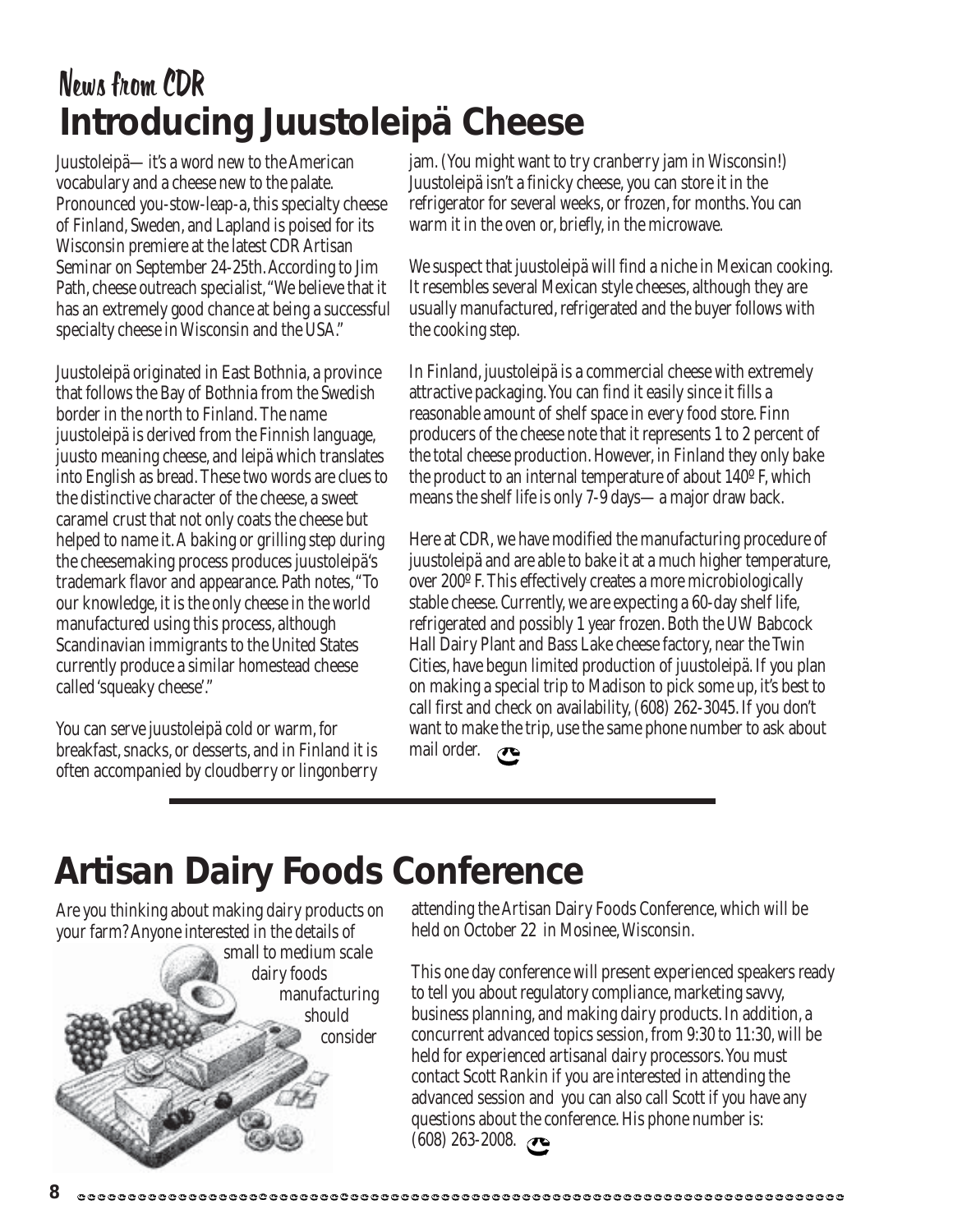## Skimming the Shelf—



What if It's All Been a Big Fat Lie? by Gary Taubes New York Times Magazine, July 7, 2002 or The Soft Science of Dietary Fat Science 2001 March 30; 291: 2536-2545

Pressed to name one commonly held conviction about good nutrition, many of us might offer the opinion that fat is bad. It's a notion we've heard over and over from nutritionists, from nurses, from public health policy makers and from everyone in between.

When offering samples of cheese at trade shows, I often hear, "Oh, I shouldn't be eating this", as another happy grazer pops a cube of Cheddar into their smiling mouth. However, Walter Willett, chairman of the department of nutrition at the Harvard School of Public Health was recently quoted in the New York Times magazine explaining that "you will gain little to no health benefit by giving up milk, butter, and cheese and eating bagels instead."

Willett was one of the 150 people science writer Gary Taubes interviewed while researching his award winning article, "The Soft Science of Dietary Fat." Science magazine was the first to publish Taubes story, and condensed version was recently printed in the Times magazine. Either version will grab the attention of anyone in the dairy industry, and all purveyors of cheese and butter.

Taubes tells us that the "science of dietary fat is not nearly as simple as it once appeared." Since the 70's we have known that saturated fat can raise cholesterol levels, and high cholesterol can then increase the risk of coronary artery disease. However, he notes that although each step of the fat to cholesterol to heart disease chain may be true, "the veracity of the chain as a whole has never been proven." Thus the notion that a low fat diet will benefit healthy Americans remains unproven. Taubes goes on to suggest that adopting a high carbohydrate diet could

 "...you will gain little to no health benefit by giving up milk, butter, and cheese and eating bagels instead."

be a shift in the wrong direction, possibly influencing the surge in obesity among the American public. He educates readers about insulin's role in hunger control, obesity, and the glycemic index, which measures the rate carbohydrates break down into simple sugars.

Gary Taubes has opened the low fat diet debate to the public, read all about it and join in the fray. But when you've finished you'll probably agree with what Taubes told the National Association of Science Writers. When asked for scientifically sound dietary advice, he repeats what his mother told him,"Eat your fresh fruits and vegetables, and watch your weight."

## **Where to find these articles:**

Try the NYT website, www.nytimes.com Science www.sciencemag.org or read it on the National Science Writers website at: http://nasw.org/mem-maint/awards/ The%20soft%20science.pdf

Taubes will also be presenting at the IDF World Dairy Congress in Paris, September 24 to 27, 2002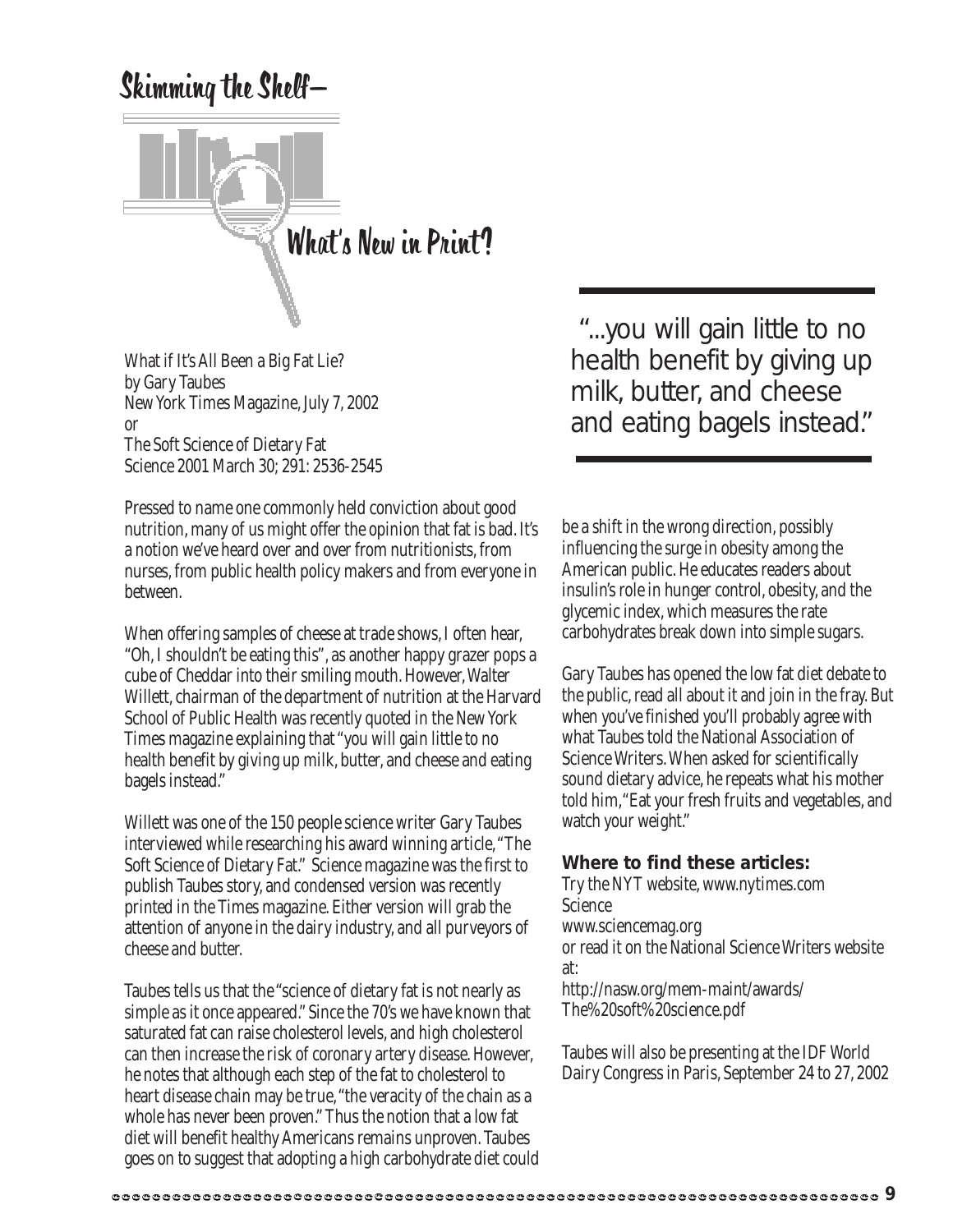# Curd Clinic

Curd Clinic doctor for this issue is Scott Rankin, Associate Professor of Food Science

**Q**. We have customers who claim that there is a difference in the flavor of white and yellow Cheddar. Do the annatto colorants that make cheese yellow contribute to flavor?

A.Numerous processes affect the flavor and functionality of cheeses in the marketplace. The foremost influences on cheese flavor include factors such as milk quality, attention to manufacturing detail and aging/ripening conditions. However, in addition to those factors, numerous researchers, consumers, and cheesemakers have wondered if the colorant annatto does indeed influence cheese flavor.

For decades cheesemakers have turned to the plant world and enlisted an extract of the annatto bush to color cheese. As a coloring agent, annatto has been a proven performer because it adds a consistent, visually appealing hue to cheeses. Lately, more and more natural colored cheeses are coming into the U.S. market and we've also seen more "sophisticated" domestic Cheddars manufactured

without colorant. Thus, the question as to whether annatto influences the overall flavor character of cheese has drawn more attention.

Although it is generally accepted that annatto's sole influence in cheese is to add color, there are no studies that directly address this issue. In many cases, colored cheeses were intended for slightly different markets or different applications than their non-colored counterparts. However, an increasing number of products has blurred those lines substantially and we are still left with that fundamental question: Does annatto influence cheese flavor?

While the answer is far from conclusive, some findings suggest that annatto can indeed influence, both directly and indirectly, the overall flavor character of cheese.

## **Color of food affects other senses**

Almost invariably, the color of a food affects other senses, such as taste and smell. The human brain processes visual signals in a way that makes purple foods taste like grape and red foods taste like strawberry, regardless of their actual flavor. When presented with a bright orange Cheddar next to a pale white product, our visual sense instantly signals our minds to expect some difference. In many cases, humans may perceive differences (or similarities) that simply do not exist. However, in the case of colored versus non-colored cheeses, there may be some actual differences.

Commercial annatto extracts have a very distinctive aroma. Prepared from the seeds of the annatto plant, the extract contains a caste of aroma-active compounds, some similar to those found in hops used in making beer. Unlike hops, however, such a small amount of annatto is added to cheese that most people agree any aroma compounds would be diluted in the cheese milk, yielding no direct influence on the flavor. Additionally, after decades of research, flavor chemists have yet to discover the chemical definition of Cheddar flavor, and they have not isolated any uniquely annatto-derived flavor compounds.

Another possible influence on the flavor pathway stems from the ability of annatto extracts to influence microbial growth. Like many plants, the annatto bush manufactures chemicals that protect it from organisms. Our earlier studies on annatto

*Annatto plant with seed pods*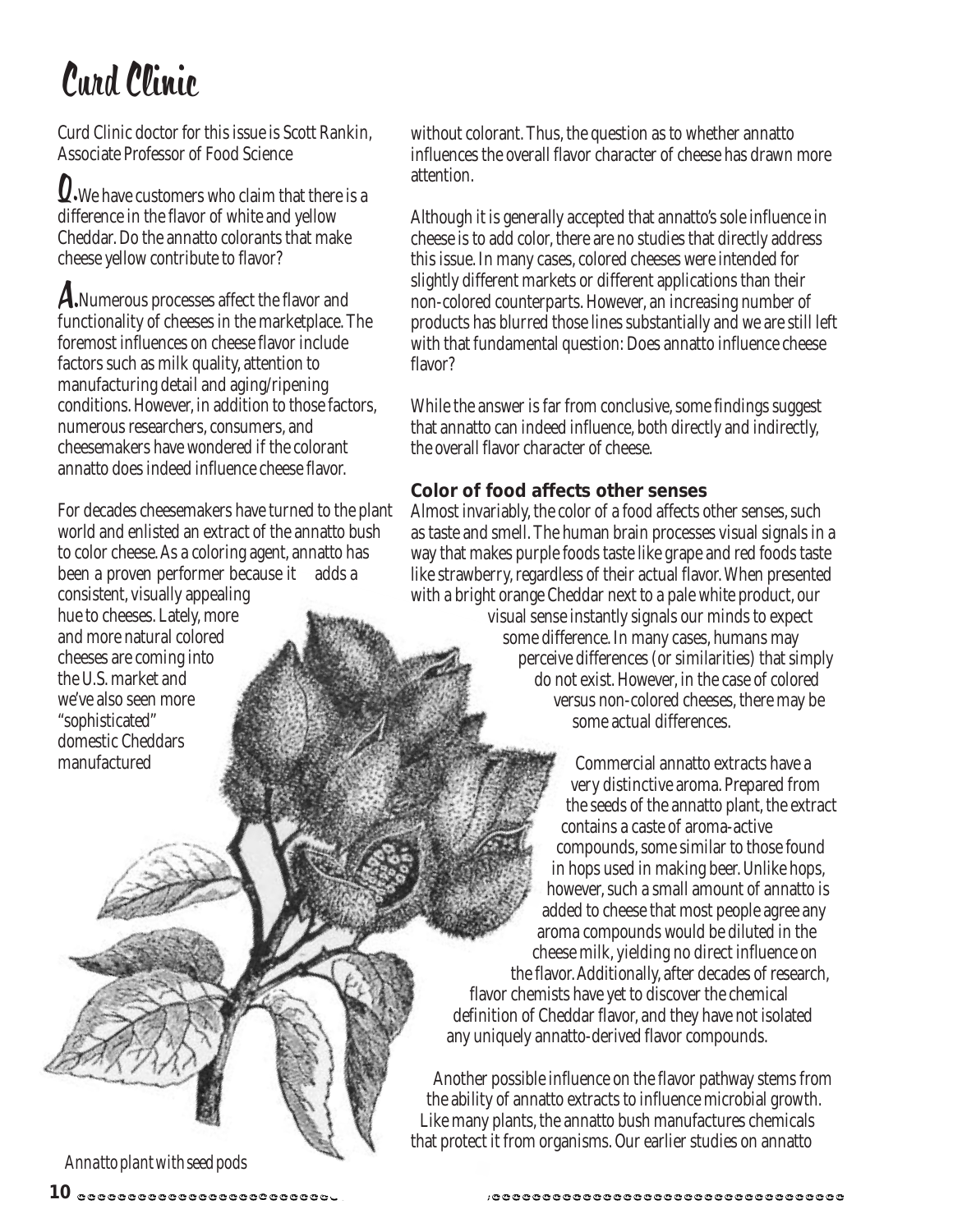flavor have identified several compounds that are known to influence microbial growth. It's possible that these compounds may influence the ripening microflora involved in flavor or texture development. While the jury is still out on this latter hypothesis, we do have data demonstrating that annatto extracts show activity against some Gram  $(+)$  microorganisms, namely *Staph. aureus*. In general, the annatto concentrations needed to act as an antimicrobial are somewhat higher than those typically encountered in colored cheese. However, annatto's inhibitory effect may well be operating in some of the more highly colored cheeses, as well as in cheeses like Muenster, that have a surface coating of annatto. A brief abstract is referenced below; the entire study is currently under review.

### **Annatto still under scrutiny**

The influence of annatto in colored cheeses is still under scrutiny. Based on our preliminary work, it is possible that annatto influences cheese flavor directly through the contribution of aroma compounds or indirectly through the alteration of ripening microflora. Regardless of those influences, the psychology of flavor perception predicts that a visual cue is sufficient to bias flavor perception i.e. a bright orange cheese will be perceived as different than its white counterpart. At this stage, it may be more useful to determine which color variant your consumers prefer.

### **For further details see:**

Galindo-Cuspinera, V., Lubran, M. B. and Rankin, S.A. 2002. A comparison of volatile compounds in water and oil soluble annatto (*Bixa orellana* L*.*) extracts. J. Agric. Food Chem. 50: 2010-2015.

Galindo-Cuspinera, V., D. C. Westhoff, S. L. Owens, S. A. Rankin. 2001. Antimicrobial properties of annatto extracts against selected fermentation, spoilage and pathogenic bacteria. Presented at Institute of Food Technologists annual meeting, New Orleans, Louisiana. Abstract 84-3.

Irobi, O. N., M. Moo-Young and W. A. Anderson. 1996. Antimicrobial activity of Annatto (*Bixa orellana*) extract. Intl. J. Pharmacognosy. 34(2): 87-90.



Please help us keep our mailing list current! Simply phone, fax or e-mail the information requested below to:

*The Dairy Pipeline* Center for Dairy Research 1605 Linden Dr. Madison, WI 53706 phone: 608/262-8015 fax: 608/262-1578

**Name** You can also choose to forgo a mailed copy and get on our e-mail subscription list which will remind you to read the Pipeline on the web. Email this request to hogensen@cdr.wisc.edu

| <b>Company</b>                             |  |
|--------------------------------------------|--|
| <b>Street Address</b>                      |  |
|                                            |  |
|                                            |  |
| State <b>State State State State State</b> |  |
|                                            |  |
| (and mailing code)                         |  |
| $\Box$ CHANGE $\Box$ ADD<br>$\Box$ REMOVE  |  |